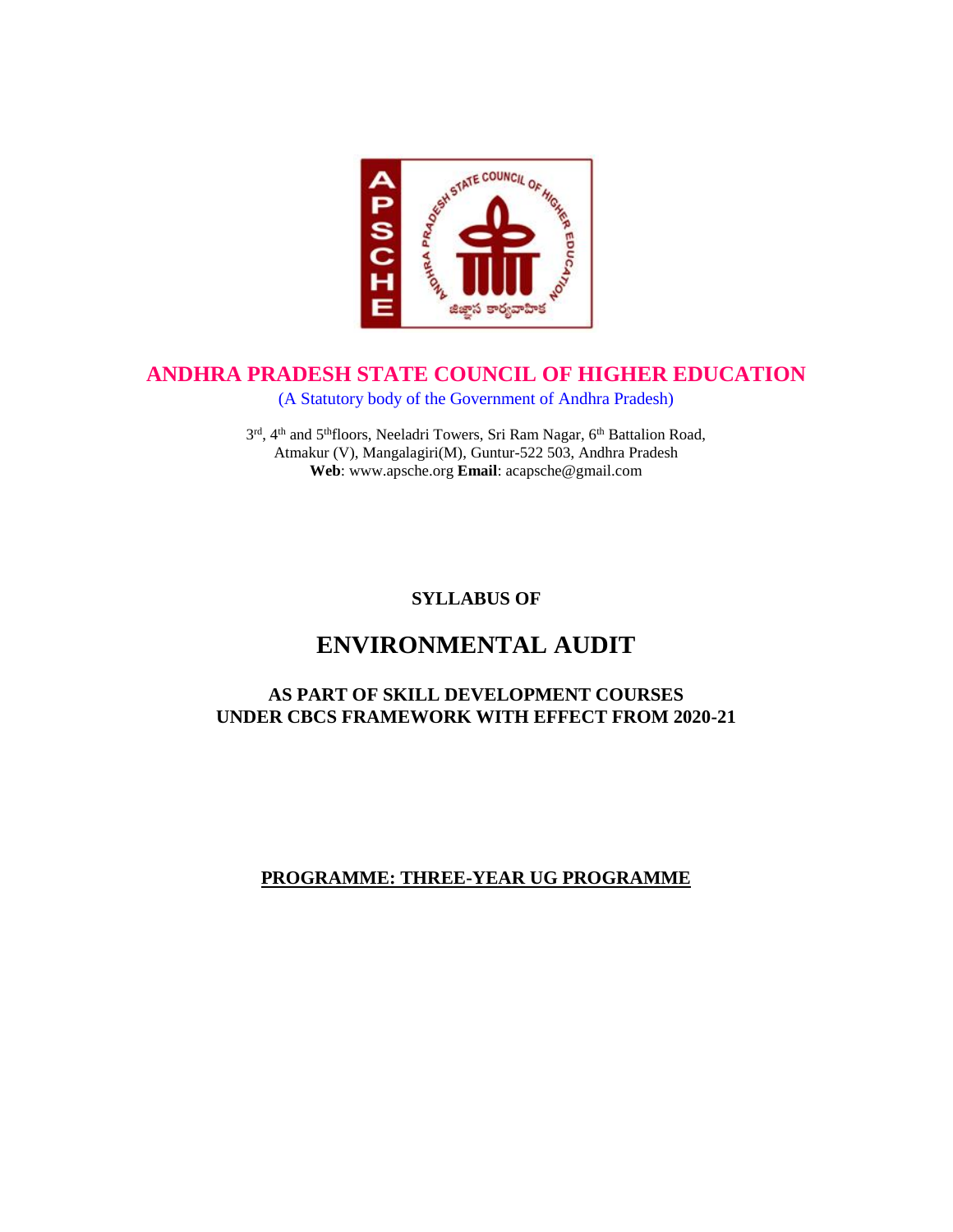### A.P. STATE COUNCIL OF HIGHER EDUCATION B A, B Com & B Sc Programmes

#### Revised CBCS w.e.f. 2020-21 **SKILL DEVELOPMENT COURSES**

#### **SCIENCE STREAM**

### Syllabus of **ENVIRONMENTAL AUDIT** Total 30 hrs (02h/wk), 02 Credits & Max 50 Marks

#### **Learning Outcomes**:

By successful completion of the course, students will be able to;

- *1. Understand the basic concepts Environmental health*
- *2. Learn and identify the industrial pollution*
- *3. Explain the highlights in the regulatory aspects of Environmental law and policy*
- *4. Understand the various phases of Environmental Audit*

#### **UNIT – I**

#### **Industrial Pollution and its effects** 1.1 and 1.1 and 1.1 and 1.1 and 1.1 and 1.1 and 1.1 and 1.1 and 1.1 and 1.1 and 1.1 and 1.1 and 1.1 and 1.1 and 1.1 and 1.1 and 1.1 and 1.1 and 1.1 and 1.1 and 1.1 and 1.1 and 1.1 and

Climate – Weather and Air Pollution – Classification of water and water bodies – Water Quality Parameters – Water Pollution – Sources – Classification, nature and Toxicology of water pollutants. - Soil parameters –Soil pollution and impacts – Soil conservation

#### **UNIT - II**

#### **Environmental Law & Policy:** 09h

Highlights of the Acts, Institutional arrangements for: (1) The Water (Prevention & Control of Pollution) Act, 1974 amended in 1988; (2) The Air (Prevention and Control of Pollution) Act, 1981 amended in 1987; (3) The Water (Prevention and Control of Pollution) Cess Act, 1977 amended in 1991; (4) The Environment (Protection) Act, 1986; (5) The Public Liability Insurance Act, 1991; – Indian Policy Statement for abatement of Pollution, 1992.

#### **UNIT - III**

**Environmental Audit - Scope & Requisites:** 10h Environmental Audit: Definition; Objectives; Scope, Coverage - GOI Notification on Environmental Audit - Benefits to Industry. Reporting Environmental Audit Findings - Importance of Environmental Audit Report to industry, public and the governments.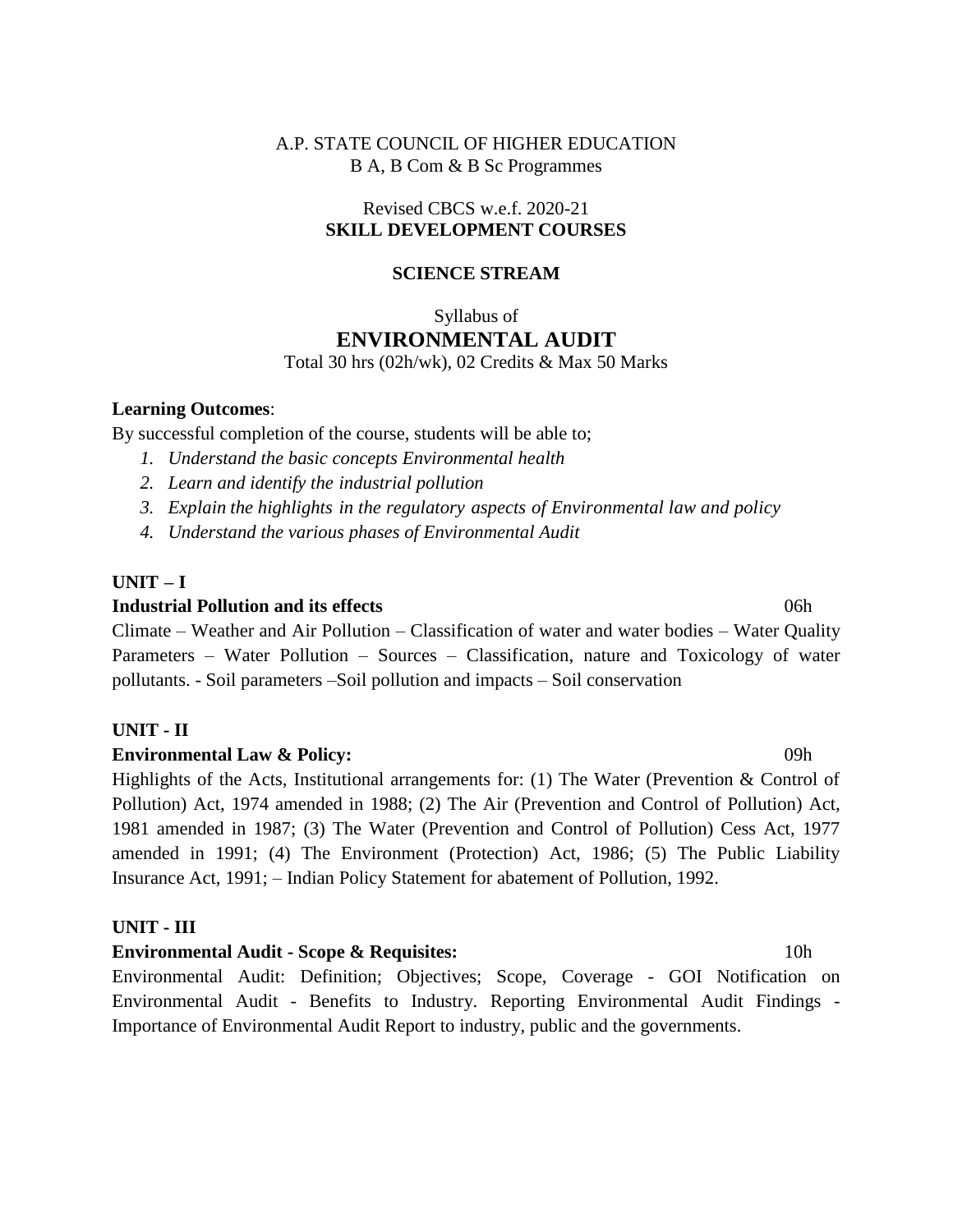### **Co-curricular Activities Suggested:** 05h

- 1. Visit to understand Institutional arrangements and functioning of Pollution Control Boards.
- 2. Visiting different Ecosystems
- 3. **Soil analysis**: Determination of soil type and texture, pH, Soil Moisture, Nitrogen, Potassium and Phosphorous.
- 4. **Water analysis:** Determination of pH, Dissolved solids and suspended solids, Dissolved Oxygen, COD, BOD.
- 5. Assignments, Group discussion, Quiz etc.

# **Reference books and websites**:

- 1. Environmental Education in India by [K.R. Gupta](https://www.amazon.com/s/ref=dp_byline_sr_book_1?ie=UTF8&field-author=K.R.+Gupta&text=K.R.+Gupta&sort=relevancerank&search-alias=books)
- 2. Environmental Legislation in India by K.R. Gupta
- 3. <https://parivesh.nic.in/>
- 4. <https://www.cpcb.nic.in/>
- 5. <https://www.free-ebooks.net/environmental-studies-academic>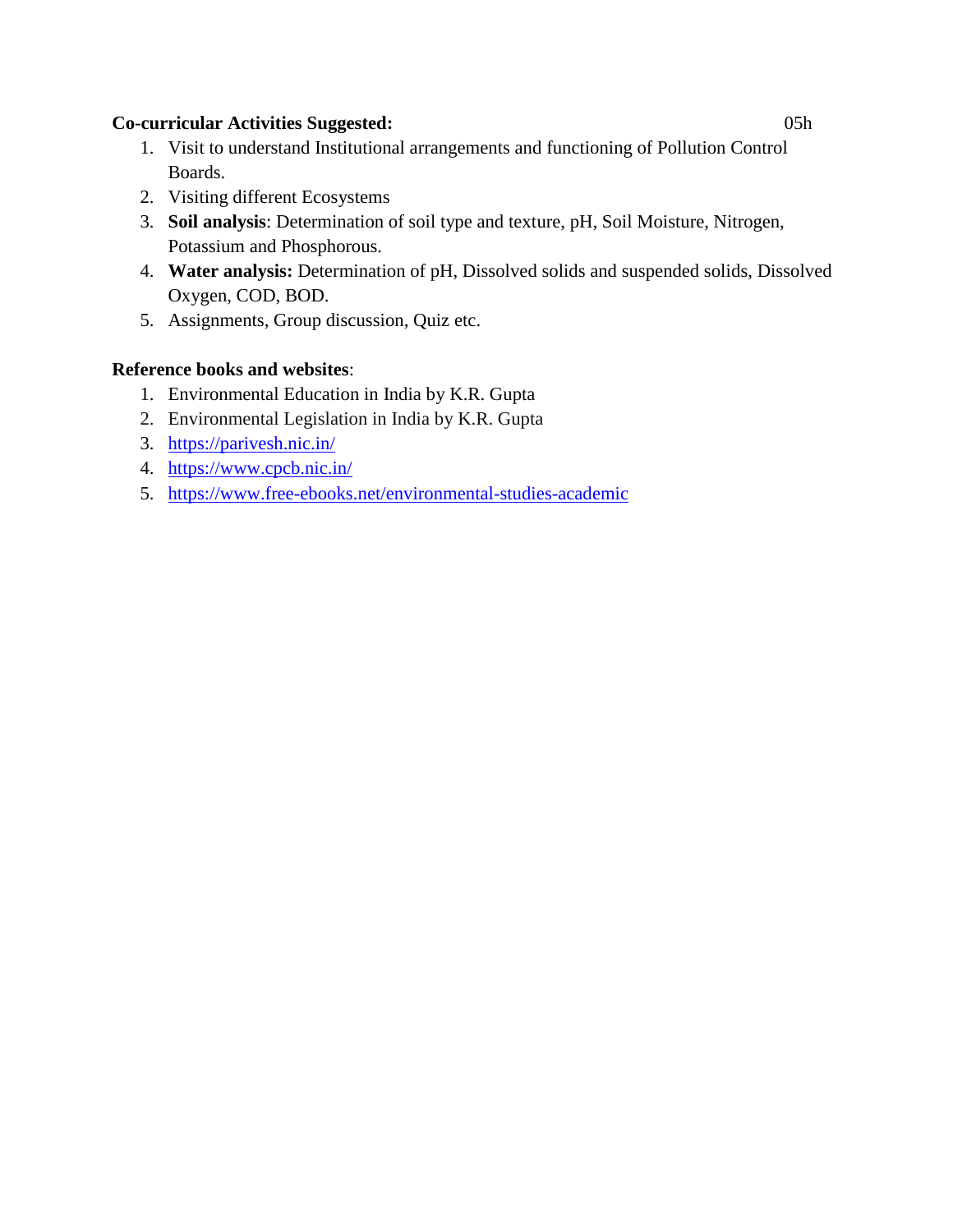# **Recommended MODEL QUESTION PAPER FORMAT**

*Max. Marks: 50 Time: 1½ hrs (90 Minutes)*

SECTION- A (4x5M=20 Marks)

*Answer any four questions. Each answer carries 5 marks (At least 1 question should be given from each Unit)*

| 1<br>ı. |  |
|---------|--|
| 2.      |  |
| 3.      |  |
| 4.      |  |
| 5.      |  |
| 6.      |  |
| 7.      |  |
| 8.      |  |

SECTION B  $(3x10M = 30 \text{ Marks})$ 

*Answer any three questions. Each answer carries 10 marks (At least 1 question should be given from each Unit)*

| ◠              |  |
|----------------|--|
| $\bigcap$<br>ر |  |
|                |  |
| ັ              |  |